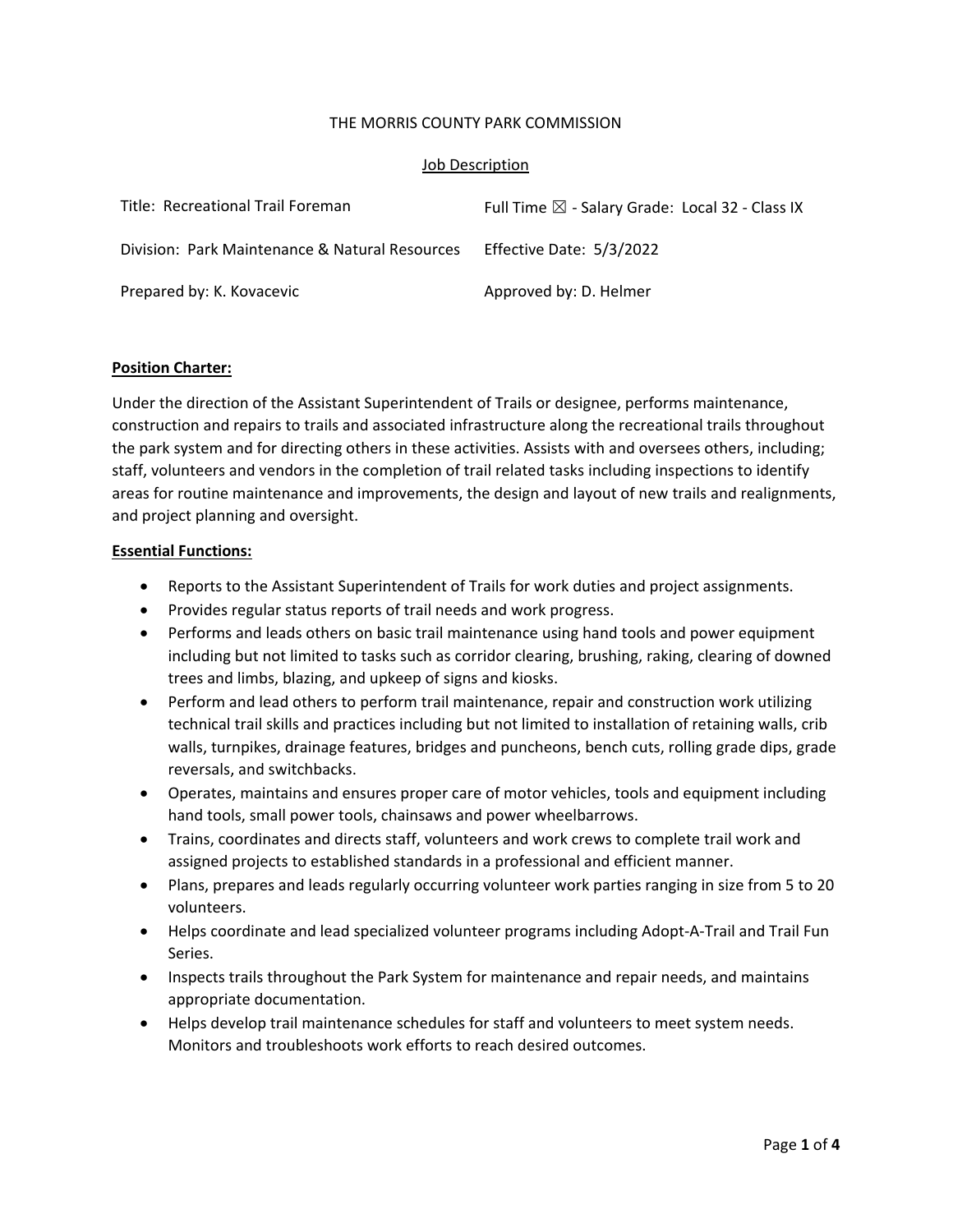- Assists with project planning and management including projections of staff, materials and equipment needs and associated cost estimates; as well as oversight of contractors, staff and volunteers to meet project objectives.
- Maintains accurate records and logs for trail inventories, volunteer time, equipment and tool inventory control, and vehicle and equipment maintenance.
- Maintains effective working relationships with staff, outside agencies, contractors, volunteers and members of the public.
- Represents the Park Commission for trail related matters with property owners, civic groups and governmental agencies.
- Documents and monitors encroachments onto park lands and trails.
- Communicates with staff, Commissioners, volunteers, contractors, outside agencies and the general public in written and verbal form.
- Ensures compliance with established Park Commission rules, regulations, and policies; P.E.O.S.H.A., and New Jersey Right‐to‐Know requirements and cooperates in efforts to resolve any issues that may arise.
- Maintains awareness of limitations and requirements as related to permitting, NJDEP and Soil Conservation District restrictions.
- Maintains an attendance record adequate to accomplish the essential functions of the position.

## **Other Functions:**

- Utilizes GPS units and other mapping technologies to collect information about trail related issues.
- Assists with the development of trail policies, programs, practices and procedures.
- Provides advice and assistance regarding the use and facilities of the parks and trail system.
- Assists with the development and dissemination of messaging campaigns and promotional materials for trails.
- Assists with organization, oversight and staffing of large‐scale Park Commission events.
- Assists with budget preparation regarding needed equipment, personnel and supplies for trail operations and projects for each fiscal year.
- Monitors trends, techniques, technologies and new developments in trail maintenance.
- Assists with trail census data gathering and preparation of reports.
- Assists with natural area restoration work as needed including invasive species removal and native plantings.
- May apply herbicides and pesticides in the completion of job duties.
- Assists with environmental assessments for trail projects.
- Completes other projects and tasks as assigned.

## **Qualifications:**

- Formal and other education and training showing attainment of the level represented by graduation from high school in order to perform the duties of this position.
- Five (5) years of experience in the field of trail construction and maintenance; 3 years' experience leading work groups to complete trail work and maintenance.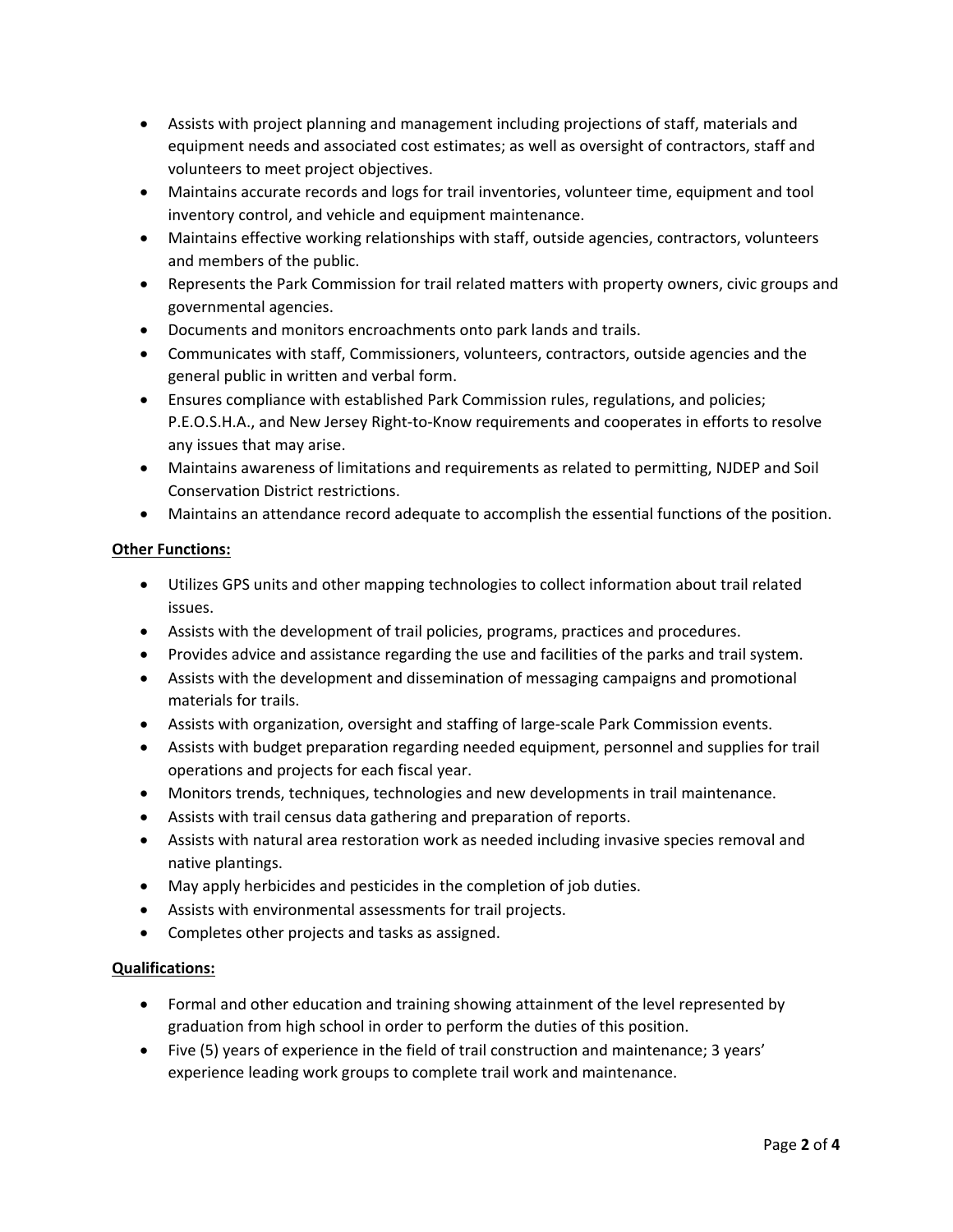- Knowledge of trail maintenance and construction standards including those of the US Forest Service and International Mountain Biking Association.
- Demonstrated knowledge and experience supervising others on technical trail construction and maintenance practices such as installation of retaining walls, crib walls, turnpikes, drainage features, bridges and puncheons, bench cuts, rolling grade dips, grade reversals, and switchbacks.
- Ability to work independently and collaboratively with staff and volunteers of all backgrounds and skill levels to perform year‐round trail maintenance and repair.
- Knowledge of trail blazing techniques and experience blazing trails.
- Proficiency in operation of chainsaws, brush cutters, small engine machines and hand-tools.
- Proficient with smartphones, GPS devices and cameras.
- Proficiency in off-trail navigation including use of GPS, map/compass and aerial photography.
- Proficiency with Microsoft Office Software suite.
- Willingness to work outside year-round, in all weather conditions
- Possession of a driver's license valid in the State of New Jersey to travel to various Park Commission facilities and operate Park Commission vehicles and equipment.
- Demonstrated ability to plan and carry out complex projects, including delegating, prioritizing and problem‐solving
- Strong interpersonal skills and ability to communicate effectively with staff, the public, partners, consultants and contractors both verbally and in written form.
- Good organizational and time management skills. Ability to complete assignments and projects by established deadlines with minimal supervision; and to manage both field assignments and office/administrative duties.
- Self-motivated with a desire to take initiative, be a leader, work efficiently and communicate well with diverse community groups
- Basic knowledge of native and non-native vegetation and understanding of the impacts of trails and construction techniques on natural resources.
- Capable of identifying sensitive wetland areas, year-round through vegetation patterns and other landscape signs.
- Ability to adapt to changing circumstances and organizational priorities.
- Ability to obtain a New Jersey Pesticide License.
- Ability to work hard at a physically demanding job including lifting and carrying supplies, equipment and material up to 60 pounds and the ability to hike long distances each day in all types of weather.
- Have chainsaw certification or ability to obtain.
- Experience utilizing Geographic Information Systems and GPS technologies for trail management and inventories. Ability to operate light trail construction/maintenance equipment.
- Ability to perform the essential functions of the position with or without reasonable accommodation.

# **Preferred Qualifications**

● Completion of a four-year B.S. or B.A. degree in outdoor recreation planning, natural resources, forestry, or other similar field.